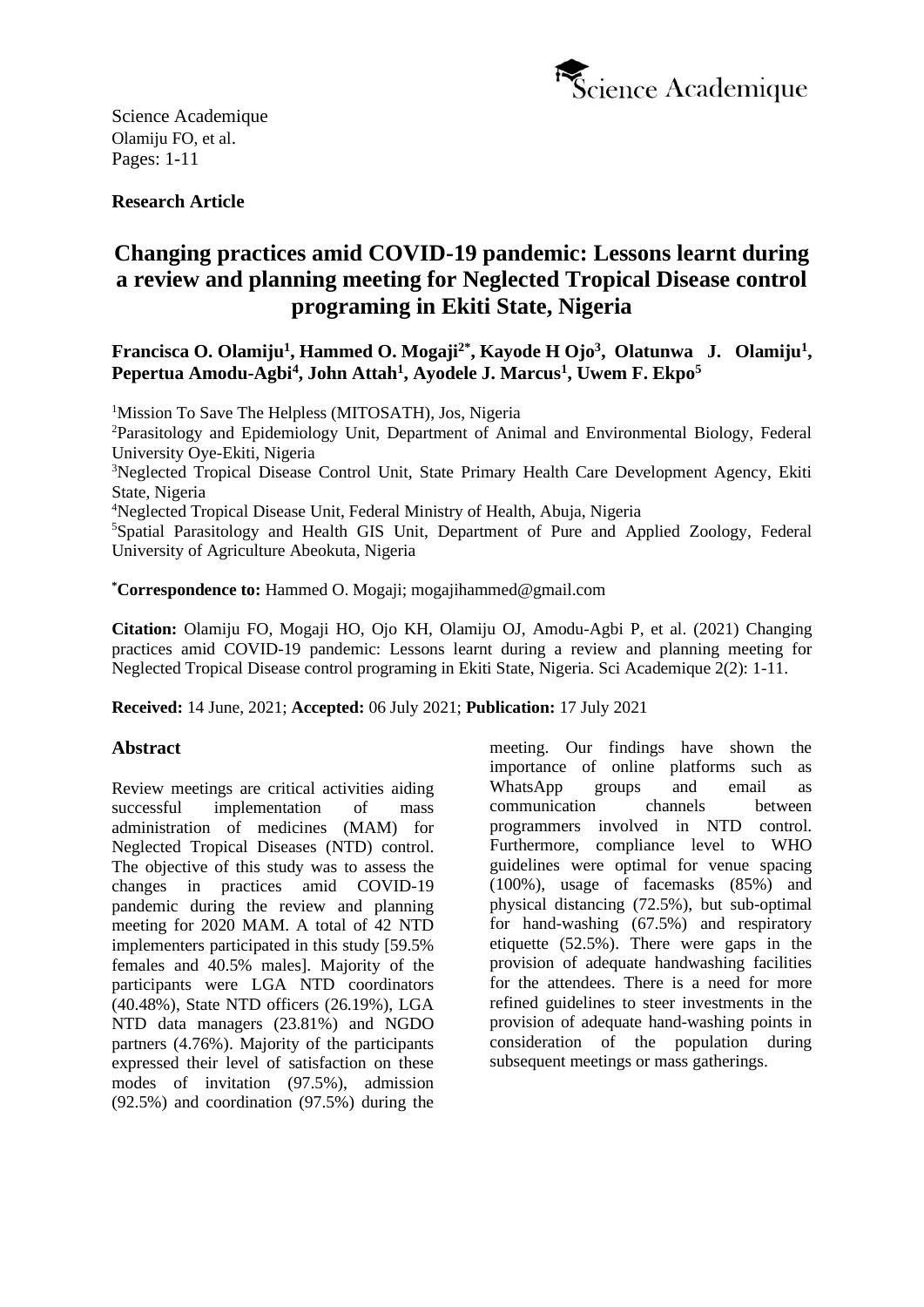

## **Abbreviations**

| MAM:            | <b>Mass Administration of Medicines</b>              |
|-----------------|------------------------------------------------------|
| <b>NTD</b>      | <b>Neglected Tropical Diseases</b>                   |
| NGDO:           | Non-Governmental Development Organization            |
| WHO:            | World Health Organization                            |
| $LGA$ :         | <b>Local Government Authority</b>                    |
| $LNTD$ :        | <b>Local Neglected Tropical Diseases Coordinator</b> |
| SNTD:           | <b>State Neglected Tropical Diseases Coordinator</b> |
| NOEC :          | National Onchocerciasis Elimination Committee        |
| <b>FMoH</b> :   | <b>Federal Ministry of Health</b>                    |
| COVID-19        | 2019 Novel Coronavirus<br>$\ddot{\cdot}$             |
| <b>MITOSATH</b> | Mission to Safe the Helpless<br>$\cdot$              |

## **Introduction**

Nigeria reported its first COVID-19 case on the 27th of February 2020, and has a total of 59,738 cases after 8 months, with the virus spreading to all the 37 states. Ekiti State ranks 25<sup>th</sup> in terms of prevalence with a total of 386 confirmed cases and 6 deaths as of December 9<sup>th</sup>, 2020 [1]. In response to the pandemic, the Nigerian government imposed a lockdown order on March 31, 2020 placing restrictions on social gatherings and other communitybased activities. These restrictions had put on hold planning for, and implementation of Neglected Tropical Diseases (NTDs) control programme.

Neglected tropical diseases (NTDs) affects more than 1 billion people worldwide, placing an enormous health and socio-economic burden on people living in poor and marginalized communities [2]. Over 500 million affected people reside in sub-Saharan Africa (SSA) with Nigeria bearing about 25% of Africa's NTD burden [2,3,4]. Similar to other infectious diseases control programs like nets distribution and immunization campaigns, NTD control or elimination requires huge investments, rigorous planning and resource distribution. The World Health Organization (WHO) recommends periodic large–scale administration of efficacious, safe, and inexpensive drugs without a prior diagnosis to at-risk populations in endemic areas [5]. This strategy known as Mass Administration of Medicines (MAM) could be implemented either once a year (annually), twice in a year (biannually), or once in two years (biennially) depending on the prevalence of infection in the community [6]. Efforts in the control and elimination progress are evaluated by the Federal Ministry of Health (FMoH) using prescribed diagnostic tools and methods for the different NTDs to determine whether active transmission is occurring and if MAM is required. Recently in May 2021, Ekiti state was reclassified by the Federal Ministry of Health and National Onchocerciasis Elimination Committee (NOEC) from on track for interruption (colour coded Yellow) to suspected transmission interruption (colour coded Tan) on its way to stopping MAM which may be attributed to efforts in effective programme planning, implementation and series of review meetings held in preceding years. It is therefore not an uncommon practice to hold regional meetings amongst major stakeholders to review immediate past MAM activity and discuss implementation bottlenecks with a view of providing solutions and understanding what works best.

From an organizational perspective, review meetings are considered a critical activity in the planning and implementation of MAM in Nigeria. It is a systematic and objective process of evaluating key performance indicators from NTD programmers across different Local Government Area (LGAs) in Nigeria. Such evaluation aims to understand factors aiding or hindering higher levels of therapeutic and geographic coverage during MAM, and recommending solutions to the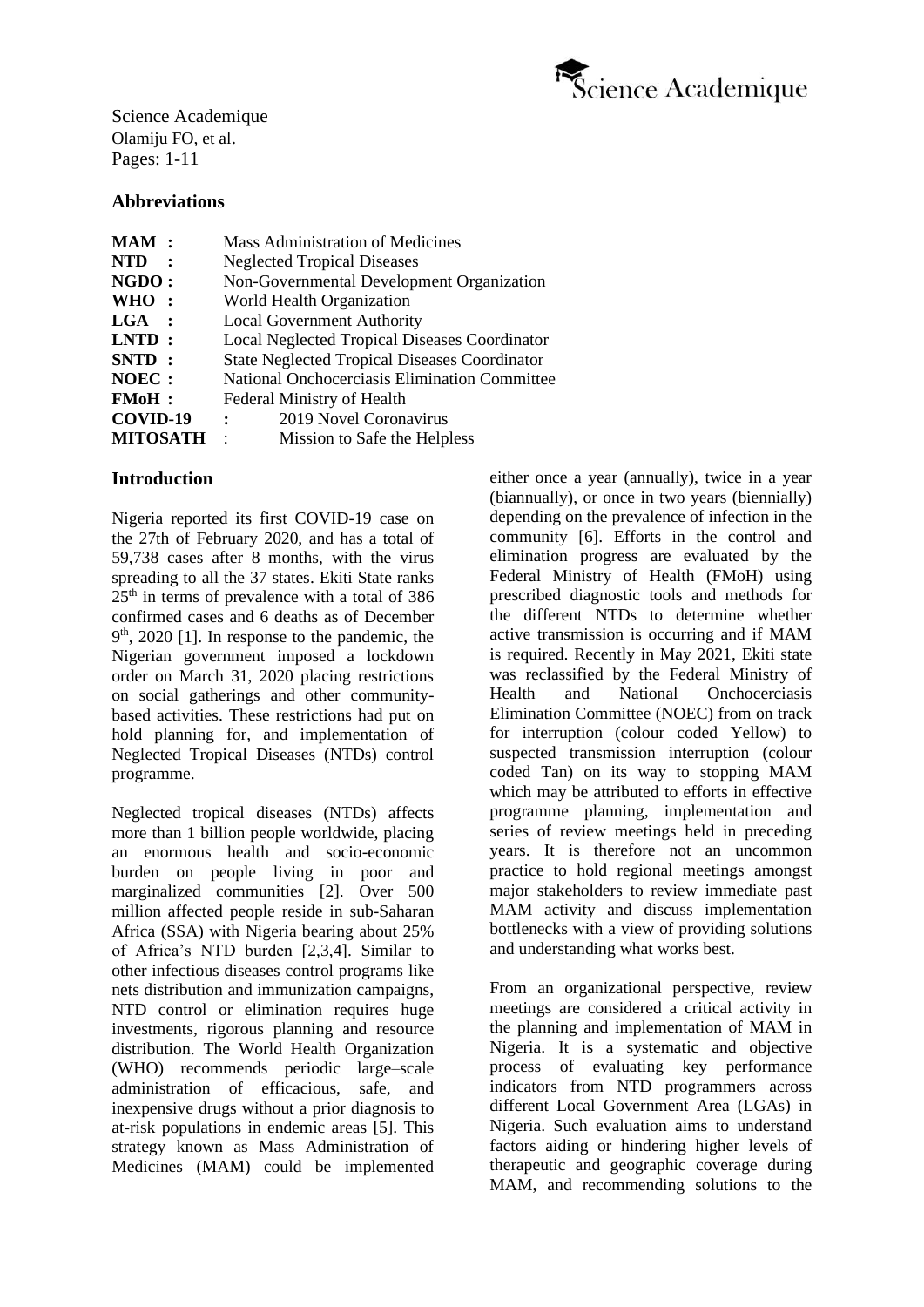

identified bottlenecks while promoting the adaptation of what works best.Typical with most review meetings, is the gathering of stakeholders at a particular spot over an extended period of time. However, with the advent of COVID-19 pandemic, it becomes imperative to hold such meetings in-line with WHO recommended guidelines on public gathering amid COVID-19 pandemic [7,8].

The Ekiti State Neglected Tropical Diseases Unit of the State Primary Health Care Development Agency (SPHDA) in collaboration with the Mission to Save the Helpless (MITOSATH) and Federal Ministry of Health (FMOH) organized a meeting to review 2019 MAM activities and prepare a workplan for 2020 MAM activities in Ekiti State. This study, therefore, assessed the changes in practices amid COVI-19 pandemic via-a-vis level of compliance to best practices for preventing COVID-19 transmission and participants' satisfaction regarding coordination, resource allocation and safety assurances.

## **Methods**

#### **Study area**

This study was carried out in Ekiti State, Nigeria. Ekiti State is one of the six southwestern states in Nigeria. It has 16 Local Government Areas (LGAs) with Ado-Ekiti as the capital. The state is endemic for four major preventive chemotherapy NTDs including Onchocerciasis, Lymphatic Filariasis, Schistosomiasis and Soil Transmitted Helminthiasis. Recently, Ekiti state was reclassified by the Federal Ministry of Health and National Onchocerciasis Elimination Committee (NOEC) as one of the states in Nigeria suspected to have interrupted transmission, and on its way to stopping MAM. These achievements may be attributed to effective program planning, implementation and coordination over the past years.

#### **Questionnaire Administration**

This study was cross-sectional in design involving the administration of semistructured questionnaires to collect both quantitative and qualitative data. The questionnaire was administered to study participants during the review meeting (precisely at a more convenient time such as tea/lunch break session). Information such as participants' demographic data, and opinions about the meeting vis-à-vis coordination, resource allocation and safety assurances were collected. Secondly, a rapid questionnaire was used to assess the level of compliance during the operational phase of the meeting with the WHO recommended guidelines for public gatherings during COVID-19 pandemic [9]. Assessments were made in categories which include;(1) moderation related to the venue (2) moderation related to the participants (3) moderation related to the duration of the event. All assessments were conducted in the English language by two data collectors.

#### **Sampling and recruitment of study participants and Inclusion criteria**

A total sampling of all invited stakeholders was employed. Only attendees who have experienced or participated in 1 or more previous review meetings for NTD control programming were recruited into the study. Samplings was done systematically as the participants were seated and effort were made to recruit all participants except those who did not consent to the study procedures. Caution was also taken not to allow the questionnaire completion affect participants' participation at the meeting.

#### **Data collection, processing and analysis**

Data obtained from this study were entered into Microsoft Excel 2019 software. Quantitative data were analyzed using descriptive statistics in SPSS. 20.0 Software and expressed as frequencies and percentages. However, qualitative data to support quantitative analysis were obtained using open-ended questionnaires and analyzed thematically using Microsoft Excel 2019 Software, following standard data analysis steps.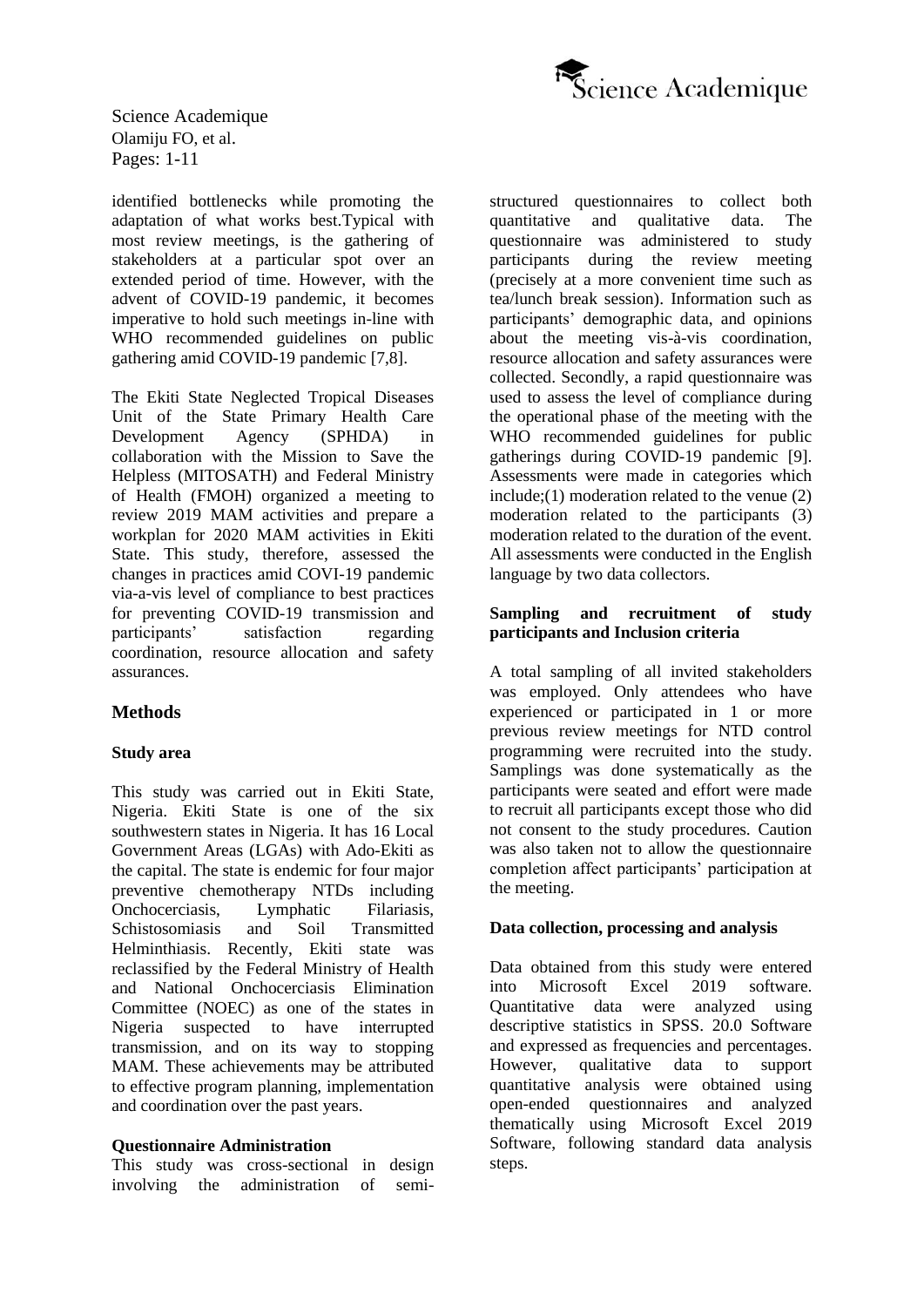

## **Results**

A total of 42 attendees participated in this study. Majority of the attendees were females 25(59.5%) and 17(40.5%) were males. By roles, majority of the participants were LGA NTD (LNTD) coordinators 17(40.48%), followed by State NTD officers 11(26.19%), LGA NTD data managers 10(23.81%), NGDO partners 2(4.76%), Religious leader, 1(2.38%) and Advocacy leader 1(2.38%) (Table 1). Across the state, there were two LNTD representatives from each LGA except in Moba, Ilejemeje, Ekiti East, Ikere and Emure with one representative each (Figure 1).

**Table 1:** Demographic characteristics of study participants.

|                                       | <b>Number of respondents</b> | Percentage |  |  |
|---------------------------------------|------------------------------|------------|--|--|
| <b>Sex</b>                            |                              |            |  |  |
| Male                                  | 17                           | 40.5       |  |  |
| Female                                | 25                           | 59.5       |  |  |
| Total                                 | 42                           | 100.0      |  |  |
| Role of participants in NTD programme |                              |            |  |  |
| <b>State NTD officers</b>             |                              | 26.19      |  |  |
| <b>LGA NTD coordinators</b>           | 17                           | 40.48      |  |  |
| LGA NTD data managers                 | 10                           | 23.81      |  |  |
| Religious leader                      |                              | 2.38       |  |  |
| Advocacy leader                       |                              | 2.38       |  |  |
| NGDO partners                         | $\mathfrak{D}$               | 4.76       |  |  |
| Total                                 | 42                           | 100.0      |  |  |



**Figure 1:** Distribution of LNTD programmers across the state.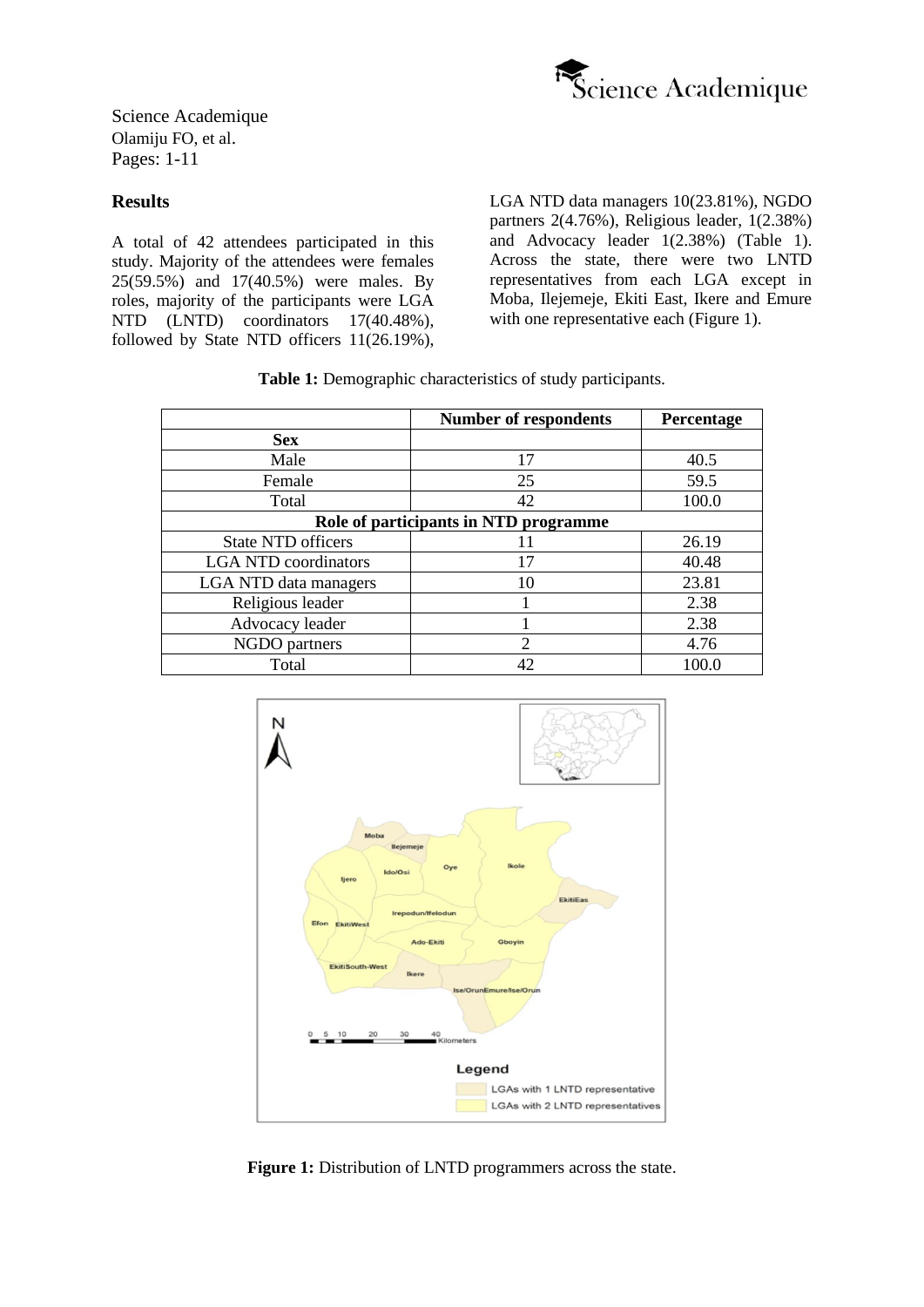

#### **Level of compliance to WHO guidelines for public gathering during COVID-19 pandemic**

The level of compliance to WHO recommended guidelines for public gathering during COVID-19 pandemic was assessed during the operational phase of the meeting. Assessments were made in categories which include; (1) moderation related to the venue (2) moderation related to the participants and (3) moderation related to the duration of the event. As regards the venue of the meeting, the compliance level was 50%. The meeting was held indoor and was completely a physical meeting. Also, there were no regular and thorough cleaning and disinfection of the venue by a designated staff during the period of the meeting. Two-third (66.67%) of the modifications required for the participants were met. This includes advising people to observe physical distancing and instructing those with a higher risk of transmitting COVID-19 not to attend. The modifications required for the duration of the meeting was not met as the meeting took more than 5 hours (Table 2). Changes in practices during the review meeting as compared to previous review meetings are presented in Table 3.

**Table 2:** Level of compliance to WHO guidelines for public gathering during COVID-19 pandemic.

| Prevention and control measures applicable during the operational phase of the meeting                                                                           |                |  |
|------------------------------------------------------------------------------------------------------------------------------------------------------------------|----------------|--|
| Modifications of the meeting (related to the venue)                                                                                                              |                |  |
| Hosting the event, at least partially, online/remotely/virtually                                                                                                 | $\theta$       |  |
| Hosting the event outdoors rather than indoors                                                                                                                   | $\overline{0}$ |  |
| Adjusting the official capacity of the venue                                                                                                                     | 1              |  |
| Ensuring availability of hand-washing facilities with soap and water and/or hand rub dispensers                                                                  | 1              |  |
| Ensuring regular and thorough cleaning and disinfection of the venue by designated staff                                                                         | $\Omega$       |  |
| Regulating the flow and density of people entering, attending, and departing the event                                                                           | 1              |  |
| Total                                                                                                                                                            | 3(50.0)        |  |
| Modifications of the meeting (related to the participants)                                                                                                       |                |  |
| Advising people to observe physical distancing, respiratory/cough etiquette, and hand hygiene practices                                                          | 1              |  |
| Advising people with a higher risk of transmitting COVID-19 that they should not attend the event                                                                |                |  |
| Advising people with a higher risk of developing severe illness from COVID-19 (that they should not<br>attend the event, or making special arrangements for them |                |  |
| Total                                                                                                                                                            | 2(66.67)       |  |
| Modifications of the meeting (related to the duration)                                                                                                           |                |  |
| Keeping the duration of the event to a minimum to limit contact among participants                                                                               | $\Omega$       |  |
| <b>Total</b>                                                                                                                                                     | 0(0.00)        |  |
| A score of 1 denotes that the meeting met the WHO recommended guidelines, while 0 denotes that the guideline was<br>not met.                                     |                |  |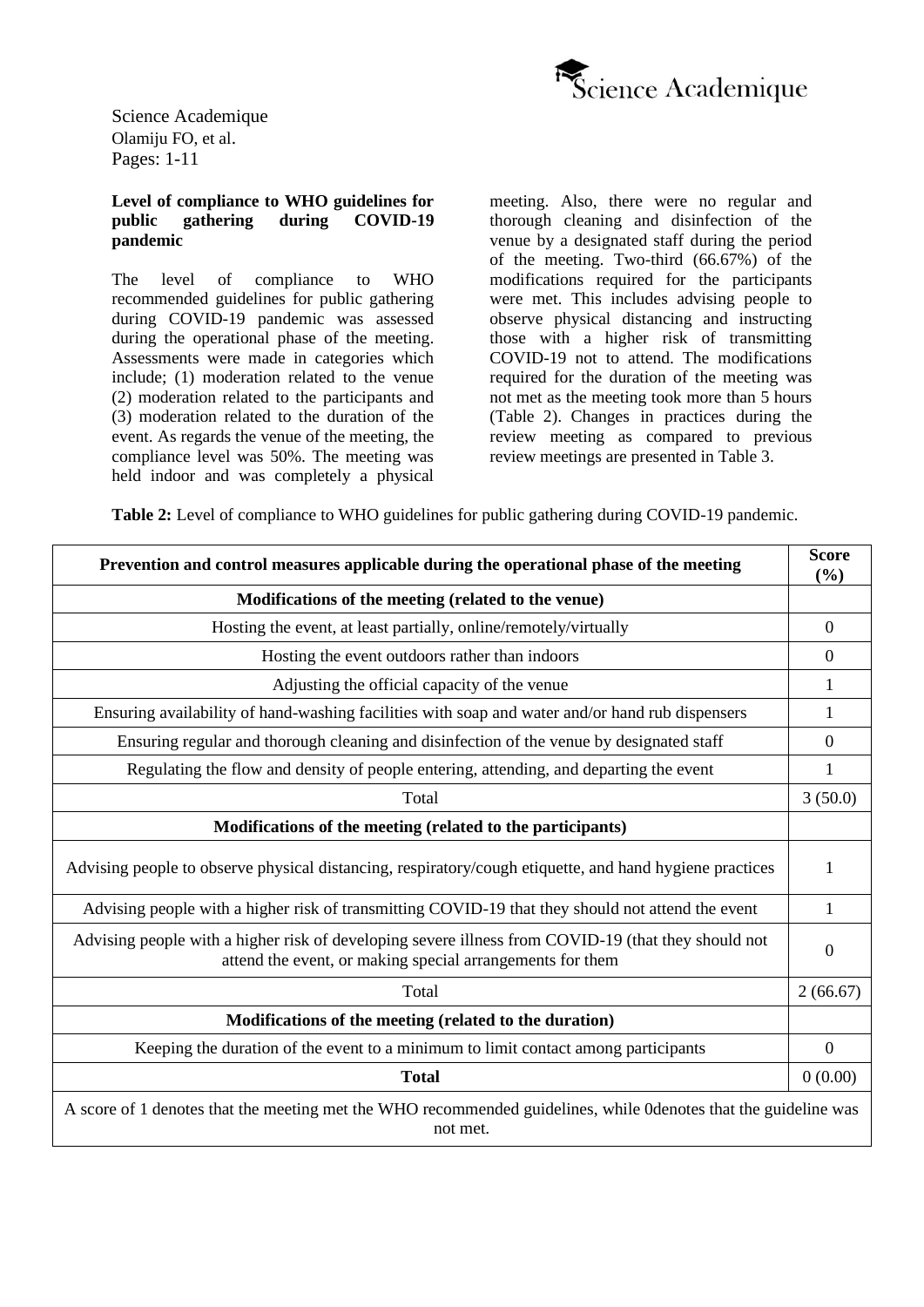

**Table 3:** Changing practices during the 2020 review and planning meeting for NTD control programming in Ekiti State Nigeria**.**

| <b>Practices</b>                                                                                                | <b>Previous review</b><br>meetings before<br>COVID-19<br>pandemic | <b>Current review meeting</b><br>during COVID-19 pandemic                                                                                                | Cost-<br>implication                       |
|-----------------------------------------------------------------------------------------------------------------|-------------------------------------------------------------------|----------------------------------------------------------------------------------------------------------------------------------------------------------|--------------------------------------------|
| Number of Participants                                                                                          | 65                                                                | 57                                                                                                                                                       | 15% increment                              |
| Duration of the event                                                                                           |                                                                   |                                                                                                                                                          |                                            |
| Venue moderations                                                                                               |                                                                   | (a) Physical distancing via<br>modified sitting arrangement                                                                                              | 70,0000 naira<br>(\$160)                   |
| (size/capacity and other<br>moderations)                                                                        | Less moderation                                                   | (b) Sharing of items or<br>materials was discouraged and<br>prohibited (c) A large hall was<br>used                                                      |                                            |
| Use of Personal Protective                                                                                      | None                                                              | (a) Face masks was given to<br>each of the study participants                                                                                            | 400 naira (1<br>dollar per<br>participant) |
| Equipment (PPE)                                                                                                 |                                                                   | (b) Hand sanitizers were given<br>to each participant.                                                                                                   |                                            |
| Other protocols for<br>preventing spread of<br>COVID-19 such as<br>None<br>handwashing and use of<br>sanitizers |                                                                   | (a) Hand washing by<br>participants before entering<br>meeting venue, (b) Screening<br>body temperature of<br>participants (c) Use of hand<br>sanitizers |                                            |
| Communication                                                                                                   | Use of public<br>address systems                                  | No public address systems was<br>used                                                                                                                    | N/A                                        |

#### **Participants' satisfaction regarding the invitation to the review meeting**

Majority of the attendees (97.5%) expressed their level of satisfaction about the mode of invitation employed during the review meeting (Table 3). These satisfactions were attributed to the fact that the invitation would offer the opportunity for capacity building in NTDs programming.

"...it will build my capacity for NTD programming"-(Participant,Irepodun/ifelodun) "to update my knowledge about NTD and plan for 2020"- (Participant, Ekiti East)

Also, there were satisfactions ascribed to timely notification of the meeting through newly created online platforms such as Whatsapp and email. It is also believed that expanding the invitation to other stakeholders in the education sector would ease the process of implementation of the control programme.

"The notification for the meeting came earlier because of the prior information"- (Participant, Ijero)

"Modern way of invitation in that a platform was created for participants" – (Participant, Ado)

"The major population to treat are schools so inviting NAPPS will ease work"- (Participant, Ikere)

Similarly, about 65% of the attendees agreed that the review meeting is different from the previous year as it combined both review of the previous years' MAM and the planning for the year's MAM (Table 3). Other comparisons were in terms of a more conducive environment, abiding with all COVID-19 regulations and early notification about the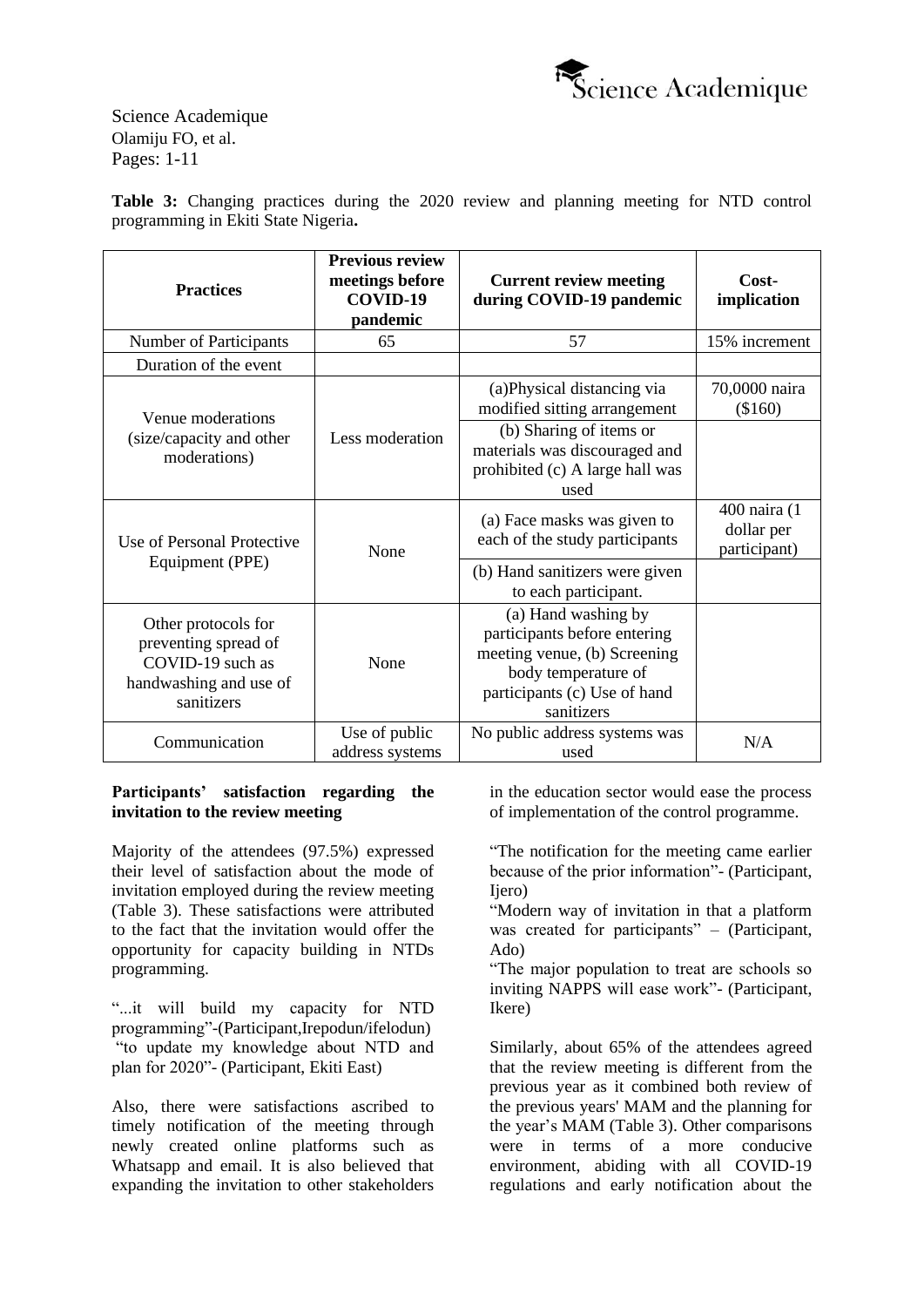

meeting which allowed the participants to have adequate time to prepare.

**"**Last year was only a review meeting of 2018 but this year was both a review meeting and plan for 2020 Workplan"-(Participant, Irepodun/ifelodun)

"We have a very conducive environment"- (Participant, IdoOsi)

**"**Notification came earlier and there was adequate preparation for it"- (Participant, Ijero)

"…fear due to COVID-19 brought about mask, social distance, water and sanitizer"- (Participant, Gboyin)

#### **Participants' satisfaction regarding admission to the review meeting**

Majority of the attendees (92.5%) expressed their level of satisfaction about the mode of admission into the venue of the review meeting (Table 3). These satisfactions were assigned to the fact that the venue was spacious and well ventilated. Also, all COVID-19 precautionary measures were taken into consideration and participants were instructed to comply with them (Table 3)

"…before you enter into the venue, you should wash your hand with water and soap, sanitizer your hand too"- (Participant, Ado)

"I saw the MITOSATH people fumigating their materials before the commencement of the meeting- (Participant, Ekiti East)

"…it allows members to space themselves, the use of face mask was done and provision of sanitizer"- (Participant, Gboyin)

"The venue was very conducive with the situation on the ground (COVID-19) well ventilated"- (Participant, Ekiti West)

Similarly, about 50% of the attendees agreed that the review meeting is different from that of the previous year as it ensured compliance to COVID-19 protocols including usage of facemasks, social distancing, temperature mask, and handwashing (Table 3).

"…the venue was spacious than that of last

year and good for this period of COVID-19" "- (Participant, IdoOsi)

"..there is social distance this year and hand washing was done unlike last year" "-(Participant, Ijero)

"before admission, there is hand washing, temperature check, use of face mask" "- (Participant, Irepodun/ifelodun).

#### **Participants' satisfaction regarding coordination during the review meeting**

Majority of the attendees (97.5%) expressed their level of satisfaction about the coordination during the review meeting (Table 3). These were because the venue was well ventilated, spacious and it allowed the participants to maintain social distancing  $(Table 3)$ .

"there is social distance and the hall was not overcrowded"- (Participant, Irepodun/ifelodun)

"the hall was big enough to contain the participants by distancing ourselves- (Participant, Ido-osi)

"…sitting arrangement was in line with the present social distancing in this present of COVID-19 pandemic- (Participant, Irepodun/ifelodun)

Similarly, about 72.5% of the attendees agreed that the review meeting is different from that of the previous year in terms of coordination as it ensured a conducive and safe environment (Table 3). The participants also acknowledge the fact that the meeting started early as accommodation logistics were provided before the date of the training.

"We had a conducive environment and safety pattern"- (Participant, Idoosi)

"...the programme started early and presenters were conscious of time"- (Participant, Ijero)

"I can't say because I have not attended before but I love the way it was coordinated"- (Participant, Emure)

"provision of accommodation due to distance and punctuality"- (Participant, Iseorun)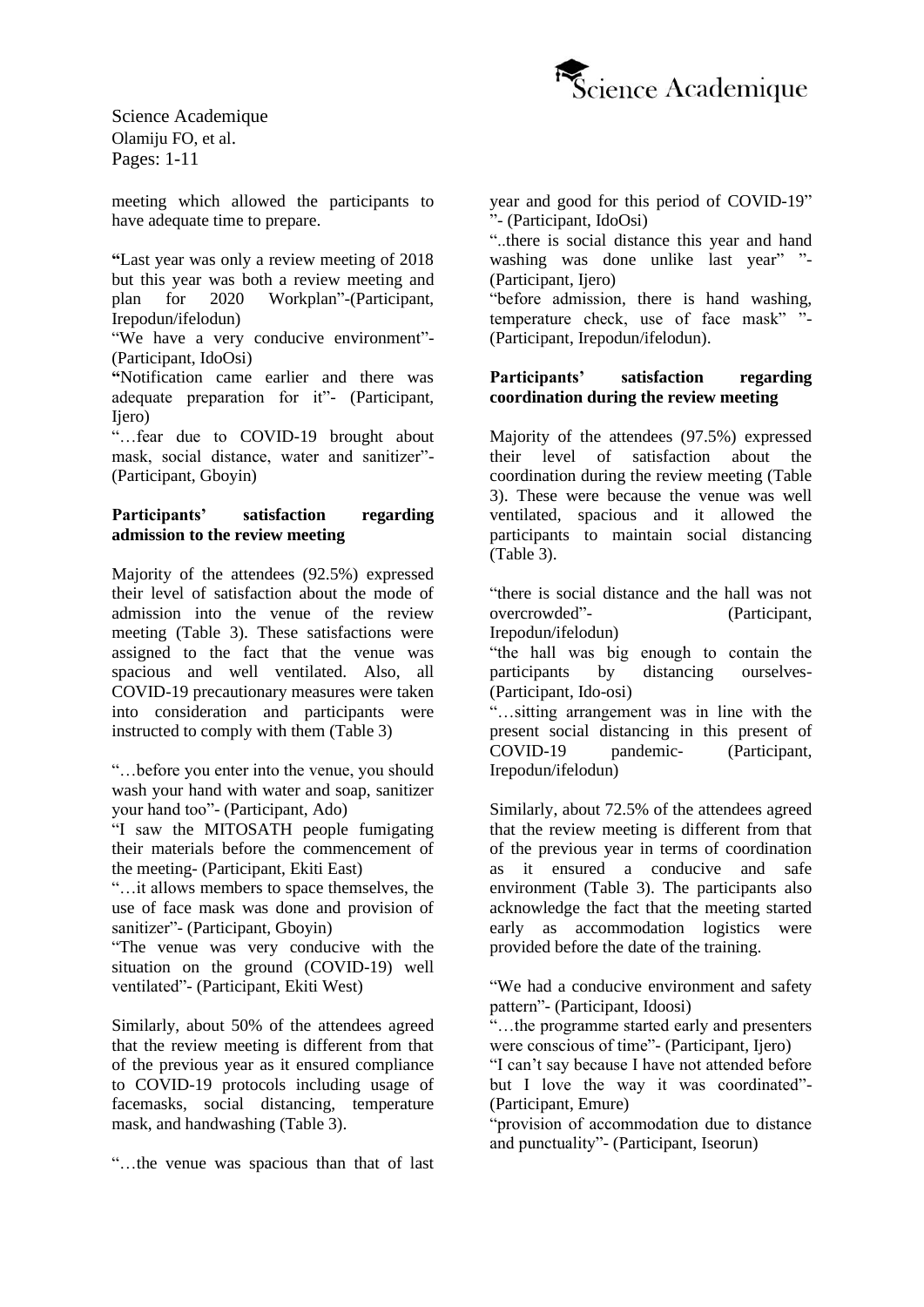

**Table 4:** Participants' satisfaction regarding invitation, admission and overall coordination during the review meeting.

| <b>Attendee's level of satisfaction</b>                                                      | <b>Frequency</b> | Percentage       |
|----------------------------------------------------------------------------------------------|------------------|------------------|
| Are you satisfied with how you were invited to this<br>meeting                               |                  |                  |
| Yes                                                                                          | 39               | 97.5             |
| N <sub>o</sub>                                                                               |                  | $\overline{2.5}$ |
| Is there a difference between the mode of invitation<br>compare to that of previous years    |                  |                  |
| Yes                                                                                          | 26               | 65.0             |
| N <sub>o</sub>                                                                               | 11               | 27.5             |
| Don't know                                                                                   | 3                | 7.5              |
| Are you satisfied with how you were admitted into                                            |                  |                  |
| the meeting venue                                                                            |                  |                  |
| Yes                                                                                          | 37               | 92.5             |
| N <sub>o</sub>                                                                               | $\overline{2}$   | 5.0              |
| Don't know                                                                                   | 1                | 2.5              |
| Is there a difference between the mode of admission<br>compared to that of previous years    |                  |                  |
| Yes                                                                                          | 20               | 50.0             |
| N <sub>o</sub>                                                                               | 13               | 32.5             |
| Don't know                                                                                   | $\overline{7}$   | 17.5             |
| Are you satisfied with how you were coordinated in<br>the meeting                            |                  |                  |
| Yes                                                                                          | 39               | 97.5             |
| No                                                                                           | 1                | 2.5              |
| Is there a difference between the mode of<br>coordination compared to that of previous years |                  |                  |
| Yes                                                                                          | 29               | 72.5             |
| N <sub>o</sub>                                                                               | $\mathbf{2}$     | 5.0              |
| Don't know                                                                                   | 9                | 22.5             |

#### **Participants' perception of adherence to best practices for the prevention of COVID-19**

Majority of the participants strongly agree that best practices for the prevention of COVID-19 were strongly adhered to during the period of the meeting. About 85% of them strongly agree that usage of face mask was on top of the priority list of best practices during the meeting, this was followed by maintaining physical distancing (72.5%), hand hygiene measures including washing and sanitizing (67.5%) and respiratory etiquette (52.5%) (Table 4)

## **Participants' perceptions regarding their safety during the meeting**

Majority of the participant felt there were no challenges that could expose them to COVID-19 during the period of the review meeting.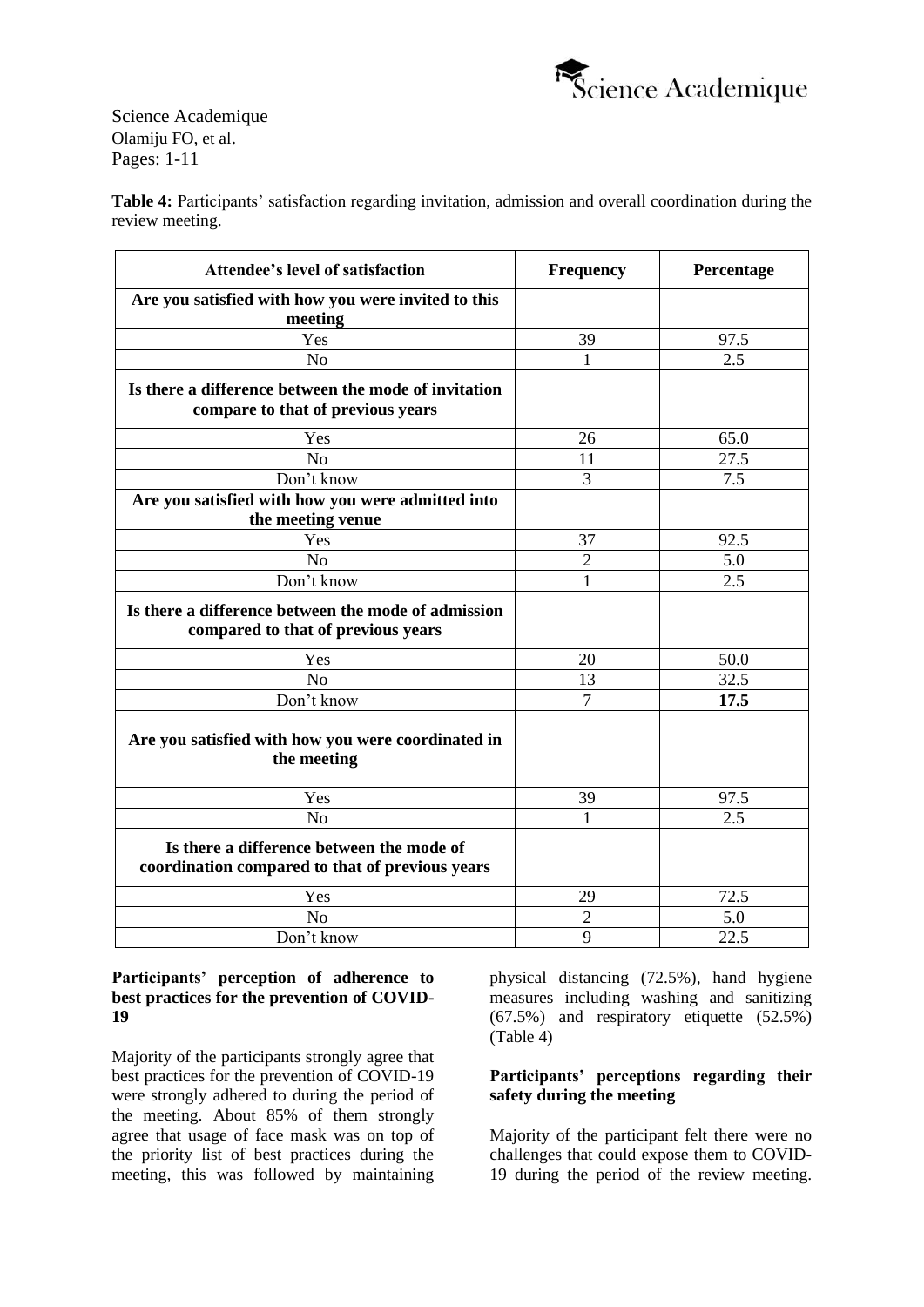

One of the major reasons was the fact that the venue for the meeting was spacious, and the rules guiding the organization of meetings during COVID-19 pandemic was adhered to.

**"T**he place is well okay for everyone and COVID-19 rule was strongly observed" (Participant, Ido-osi)

"COVID-19 rules were followed if not attendees health would have been in danger" (Participant, Ikere)

"No challenge so far as the hall used for the programme is big enough for spacing"- (Participant, Irepodun/Ifelodun)

"There is no challenge from the meeting"- (Participant, Ijero)

**Table 5:** Participants' perception of adherence to best practices for the prevention of COVID-19 during the review meeting.

| <b>Best Practices for COVID-19 prevention</b> | <b>Frequency</b> | Percentage     |
|-----------------------------------------------|------------------|----------------|
| <b>Use of Facemasks</b>                       |                  |                |
| Strongly agree                                | 34               | 85             |
| Agree                                         | $\overline{2}$   | 5              |
| Indifferent                                   | $\overline{2}$   | 5              |
| Disagree                                      | $\boldsymbol{0}$ | $\mathbf{0}$   |
| Strongly disagree                             | $\mathbf{1}$     | 2.5            |
| No response                                   | $\mathbf{1}$     | 2.5            |
| <b>Respiratory etiquette</b>                  |                  |                |
| Strongly agree                                | 21               | 52.5           |
| Agree                                         | 9                | 22.5           |
| Indifferent                                   | $\mathbf{0}$     | $\mathbf{0}$   |
| Disagree                                      | 1                | 2.5            |
| Strongly disagree                             | 8                | 20             |
| No response                                   | $\mathbf{1}$     | 2.5            |
| <b>Hand hygiene</b>                           |                  |                |
| Strongly agree                                | 27               | 67.5           |
| Agree                                         | 6                | 15             |
| Indifferent                                   | $\mathbf{0}$     | $\mathbf{0}$   |
| Disagree                                      | 1                | 2.5            |
| Strongly disagree                             | 4                | 10             |
| No response                                   | $\overline{2}$   | 5              |
| <b>Physical distancing</b>                    |                  |                |
| Strongly agree                                | 29               | 72.5           |
| Agree                                         | 8                | 20             |
| Indifferent                                   | $\mathbf{0}$     | $\overline{0}$ |
| Disagree                                      | $\mathbf{0}$     | $\mathbf{0}$   |
| Strongly disagree                             | $\overline{2}$   | 5              |
| No response                                   | $\mathbf{1}$     | 2.5            |

#### **Discussion**

Review and planning meetings are critical events before the commencement of MAM activities for NTD control in Nigeria. Beyond the aim of assessing implementation progress and addressing associated bottlenecks [11], our findings emphasized the importance of these meetings in building capacities of programmers which is expected to translate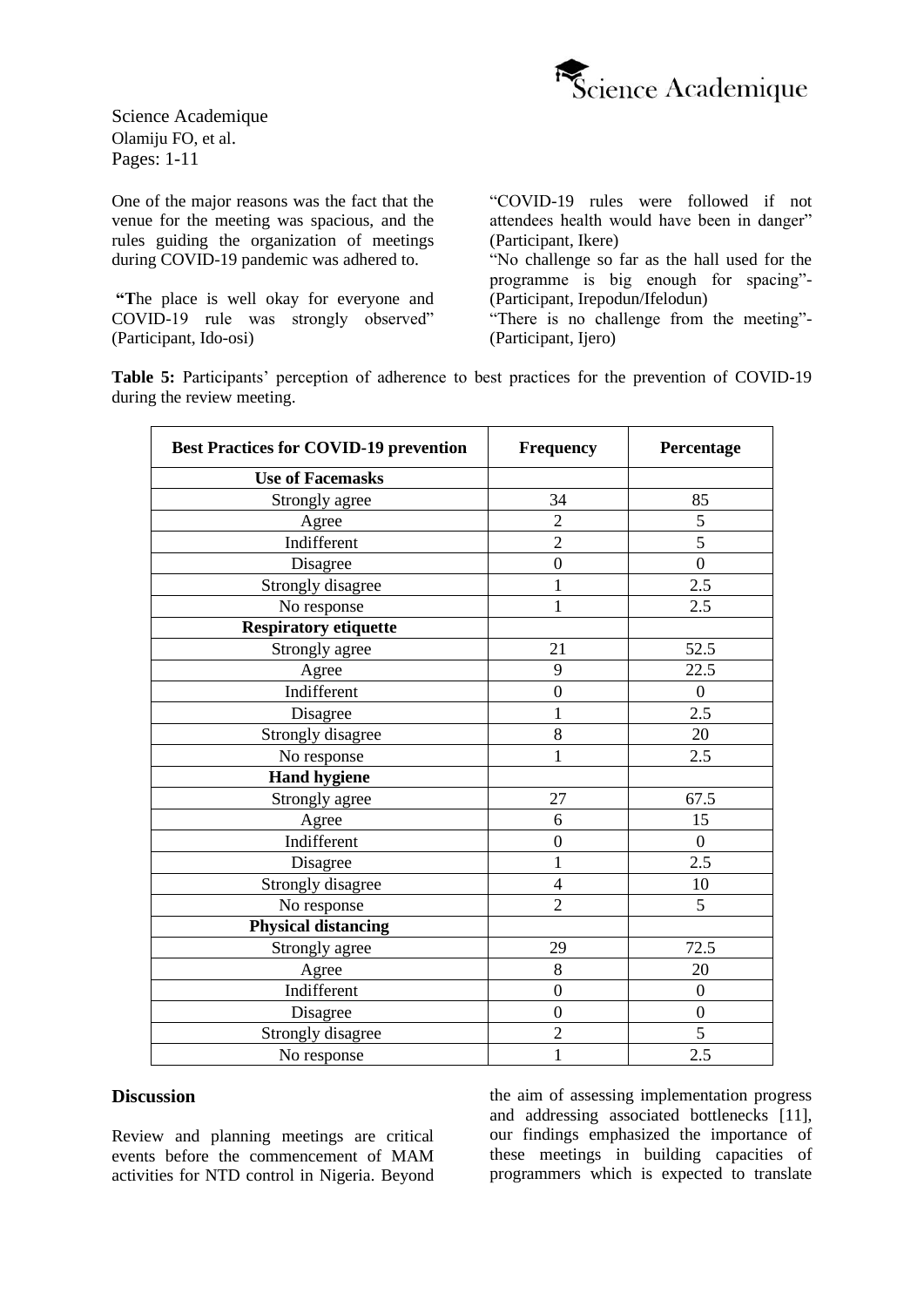

into efficient performance during the MAM process. Also, our findings highlighted the importance of using online platforms (WhatsApp groups and email) in establishing contacts with programmers. Majority of the participants expressed their level of satisfaction on these modes of engagement as it is modern and more flexible medium of communication that gives them prompt access to information, compared to the traditional paper-based channel of communication through their LNTD coordinators. These findings corroborate with those of Kamel Boulus et al. [12], HIFA [13] in Uganda and Woods et al. [14] in South Africa. Including WhatsApp to the communication and teaching toolbox would facilitate timely responses among programmers, ensure wider dissemination of public health messages to more people and help create virtual communities of enquiry and practice [12].

With the advent of COVID-19 and the consequent regulations guiding the conduct of public meetings, the first phase of this study investigated the level of compliance of the NTD review and planning meeting with WHO recommended guidelines. Generally, the compliance level was optimal for the usage of facemasks and physical distancing. This was reiterated by the study participants who expressed their satisfaction with the mode of admission and coordination during the meeting. However, compliance levels were sub-optimal, most especially for modifications related to the venue and duration of the event. There were gaps in the provision of regular and thorough disinfection of the venue during the period of the meeting.

Furthermore, before the outbreak of COVID-19 pandemic, the importance of WASH (water, sanitation and hygiene) has been acknowledged through the  $6<sup>th</sup>$  Sustainable Development Goal (SDG) which is aimed at "Ensuring availability and sustainable

management of water and sanitation for all" with three specific health targets by 2030. Hand washing is one of the most important components of WASH resource programming been advocated by UNICEF. The presence of handwashing facilities with soap and water onpremises has therefore been identified as the priority indicator for global monitoring of hygiene under the SDGs [15]. However, findings from our study revealed that only one hand washing facilities (i.e. 1 veronica bucket with water, 1soap and 1 sanitize) were provided at the entrance of the venue for the over 50 participants at the venue. The current WHO guidelines for handwashing during public gatherings amid COVID-19 pandemic have focused more on availability of handwashing facilities, with little or no emphasis on the adequacy of such facilities as the number of the participants in the gathering increases. There is thus need to review such guideline in line with the conditions previously described by Adams et al. [16].

## **Conclusion**

Our findings have shown the importance of review meetings and as well highlighted new communication channels to be explored between programmers involved in NTD control. However, there is a need for more refined guidelines to steer investments in the provision of adequate hand-washing points in consideration of the population during subsequent meetings or mass gatherings

## **Limitations**

The sample size limits the power of our findings and calls for caution in generalization of study findings. This was majorly due to COVID-19 pandemic and the restriction orders enforced on public gatherings in some states in the country.

#### **References**

**<sup>1.</sup>** [National Centre for Disease Control \(NCDC\).](https://covid19.ncdc.gov.ng/) COVID-19 Nigeria.